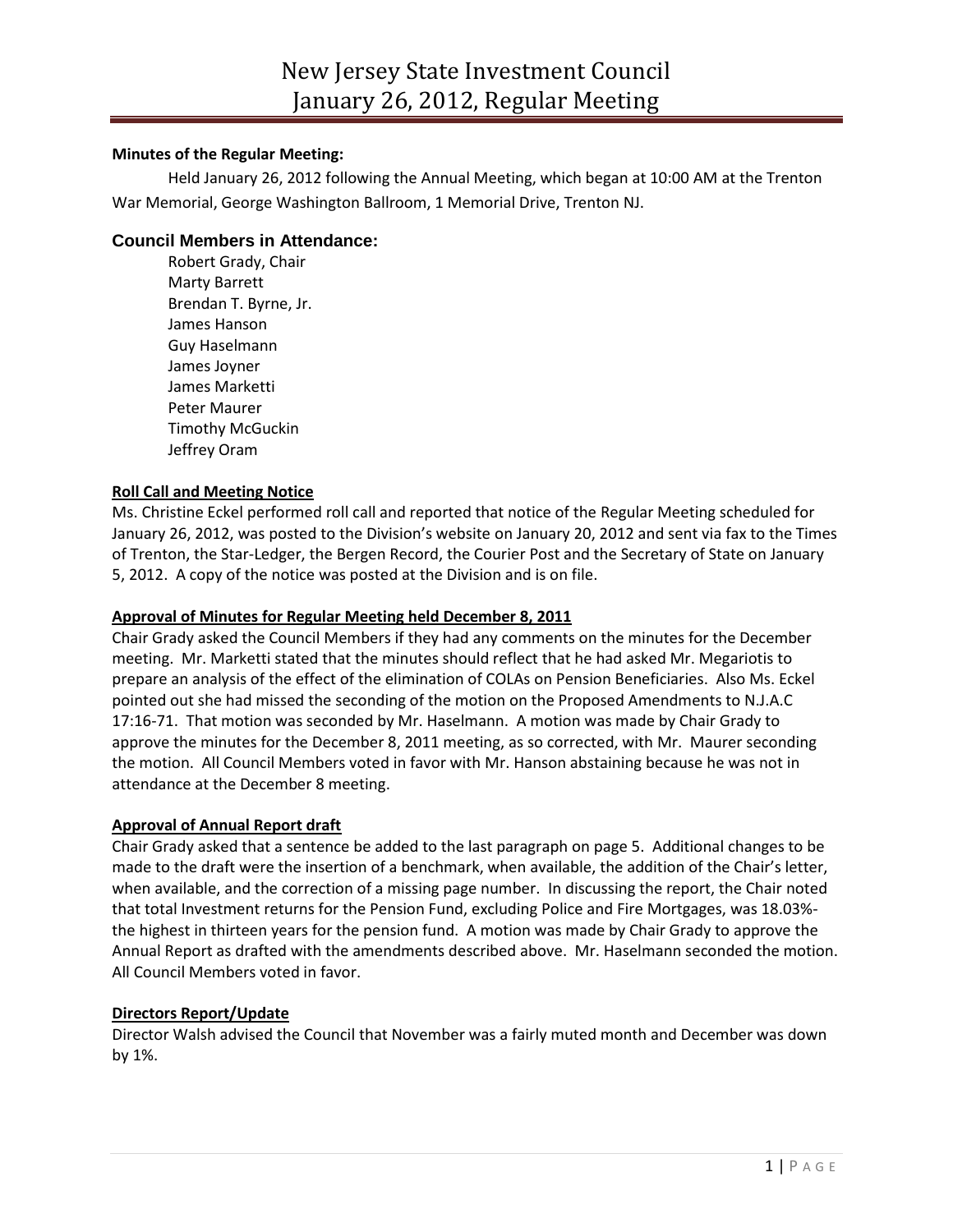### *Secondary Sale*

Director Walsh provided the Council with an update on the secondary sales of Private Equity Partnership Interests, stating that Division staff had done a very impressive job, selling them at 96% of cost, in the aggregate, and 94% Net Asset Value ("NAV"). Director Walsh reported that, in the fourth quarter of 2011, the Division had also completed a secondary purchase of an interest in a Blackstone Real Estate Partners VI, L.P. at a discount to NAV of approximately 25%.

Director Walsh stated that all secondary sales of Private Equity had been substantially completed.

## **Hedge Fund Investments**

## *Bay Pond Partners*

Director Walsh presented a proposed investment of \$150 million in Bay Pond Partners, L.P., which is run by Wellington Asset Management out of Boston, with an office also in Radnor, Pennsylvania. Director Walsh stated the Pension Fund has done well with its underexposure to the financial sector in previous years by former Director Clark, which was substantially under benchmark pre-Lehman. This fund has the ability to go long or short, but it has a flexible mandate to invest across capital structure, CDS, commodities, currencies and sovereigns. Mr. Walsh reported that the Pension Fund was currently over \$1.2 billion under its target allocation in the equity-oriented hedge fund category, and that this investment would help address that underweighting. Mr. Walsh reported that Wellington Asset Management was a top-performing asset manager, and that the Bay Pond fund had demonstrated top quartile performance on both a 3-year and 5-year basis. The fund has had exceptional returns for the last 15 years in the financial space, not only in the U.S. but around the world, with a 22.5% annualized return.

Jake Walthour of Cliffwater also mentioned the fund is managed by Nick Adams who has spent 28 years with Wellington. Mr. Adams is one of the most experienced and highly respected financial sector portfolio managers in the industry.

Chair Grady reported that the Investment Policy Committee has determined that appropriate and adequate due diligence was performed. Council Member Marketti went on record as being opposed to this investment as well as the other hedge fund investment and two private equity fund investments on the agenda.

# *Cevian Capital II, LP*

Director Walsh presented a proposed investment of \$150 million in Cevian Capital II, LP, a strategic investor in Europe, primarily focusing on Germany and Nordic countries. The fund is primarily long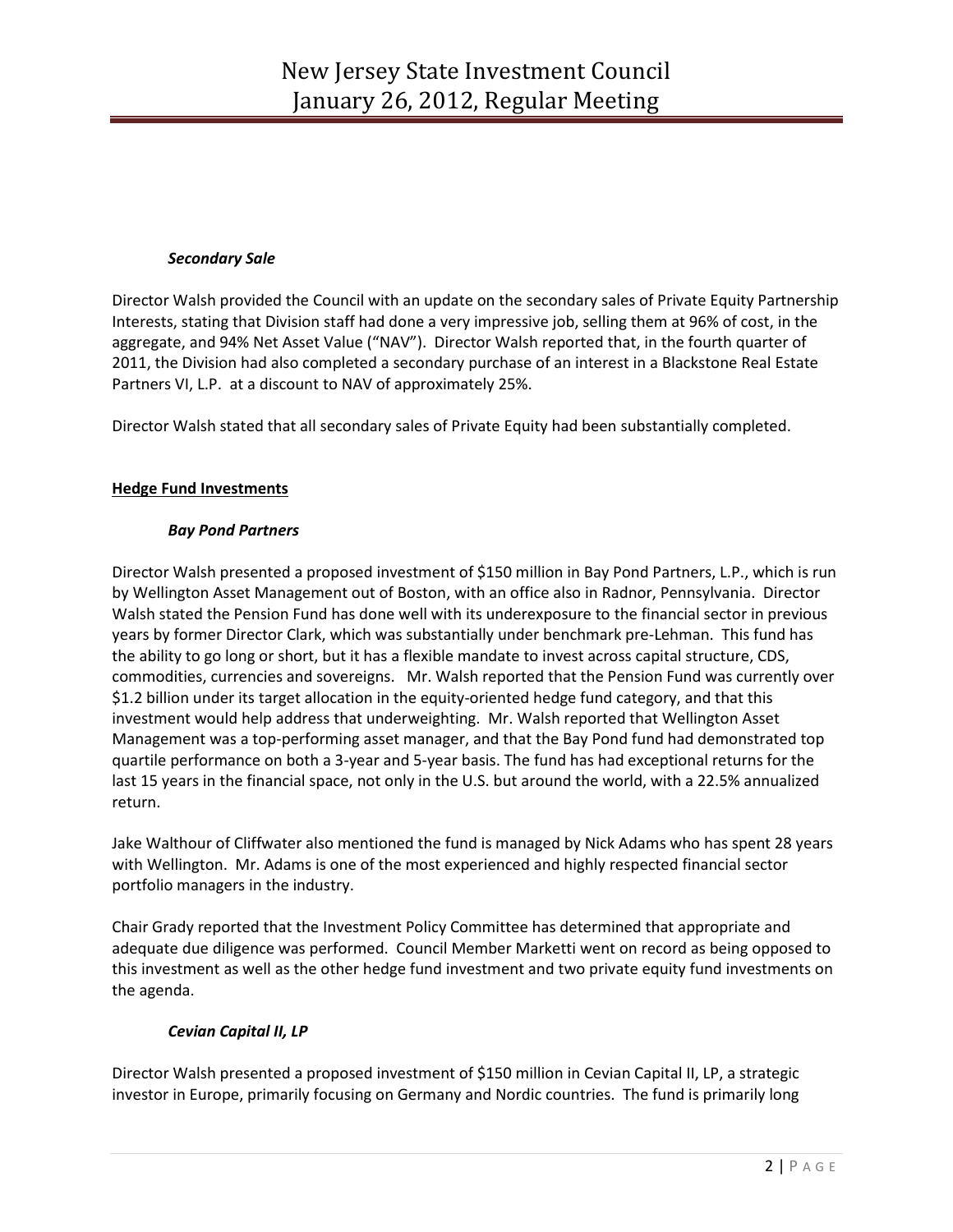investment with a good track record, and will allow the Division to benefit from investments in areas for which the Division lacks sufficient internal staffing. According to Director Walsh, Cevian has an interesting structure, similar to a Private Equity structure, and very attractive fees – with a management fee and carried interest percentage that were below market standard.

Jake Walthour of Cliffwater also mentioned the organization was founded in 2002 by Christer Gardell and Lars Forberg. The size of the organization, which is small, reflects their strategy, as well as their portfolio. The fund's annualized return of 11.46% since inception places it in the top quartile among Event Driven hedge fund managers. Additionally, the fund has significantly outperformed the MSCI Europe Index over all periods since inception.

Chair Grady reported that the Investment Policy Committee has determined that appropriate and adequate due diligence was performed.

### **Private Equity Investments**

The Council then reviewed the Nueberger Berman/New Jersey Custom Investment Fund II and a proposed investment in Edison Ventures VII, L.P. Chair Grady stated that, according to analysis presented to the Investment Policy Committee, both funds were top performing funds (top quartile), that have helped to create jobs in New Jersey and the surrounding region. The Neuberger Berman fund is a co-investment fund that has a mandate to invest in companies which have a presence in New Jersey. The second fund is Edison Venture Capital, which is the only top-tier venture capital firm in New Jersey. Edison is located in Lawrenceville NJ, is now raising its seventh fund, and has a twenty-plus year investment history with very good returns.

The Chair noted that both of these funds are consistent with Council's fiduciary mission, which is to maximize return, but also have the benefit of funding job-creating, growth companies within New Jersey.

### *NB/NJ Custom Fund II*

Christine Pastore presented a proposed investment of \$200 million in Neuberger Berman/New Jersey Custom Investment Fund II ("NB/NJ Custom Fund II"). The Division started in 2007 with NB/NJ Custom Fund, as part of NJDOI's separate account mandate to achieve attractive risk-adjusted returns while promoting economic benefits within the State of New Jersey and Northeast region. NB/NJ Custom Fund II will be considered a "buy-out" investment.

Chair Grady reported that the Investment Policy Committee has determined that appropriate and adequate due diligence was performed.

### *Edison Ventures Fund VII, LP*

Christine Pastore along with Pete Keliuotis of SIS proposed an investment of \$35 million in Edison Ventures Fund VII, LP. They reported that Edison Venture Fund's strategy of investing in late-stage growth businesses diversifies and complements the Division's existing portfolio of early-stage venture capital funds. As part of NJDOI's mandate to invest in top quality venture capital firms on a direct basis,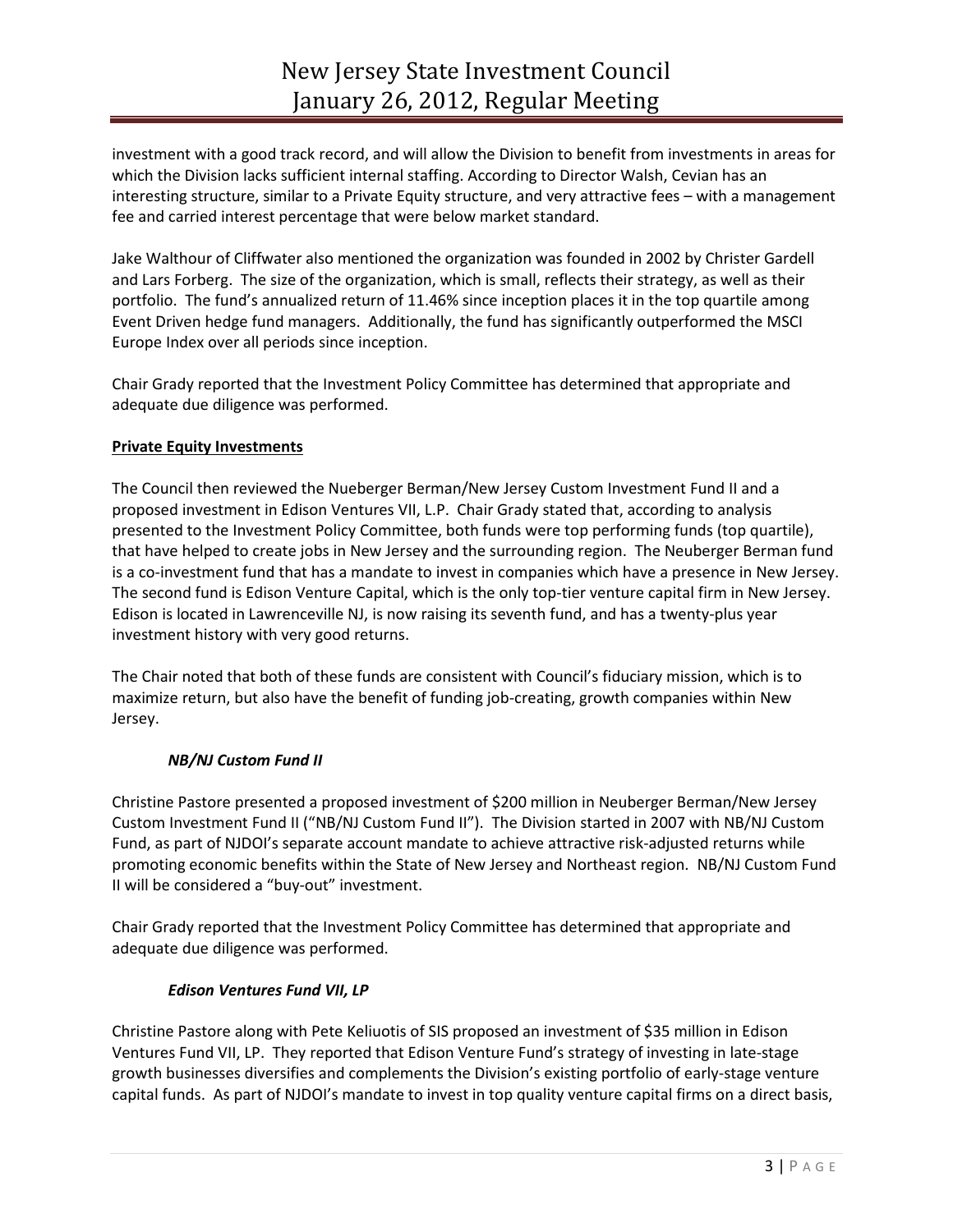the late-stage strategy has generated cash-on-cash returns that are in the top quartile relative to the Venture Economics universe of venture capital funds.

Chair Grady reported that the Investment Policy Committee has determined that appropriate and adequate due diligence was performed.

## **Report on Northern Ireland**

Susan Sarnowski, Director of Operations and Compliance Officer of the Division, stated that pursuant to a 1987 statute with no sunset provision, the Division must report on its investments in Northern Ireland. The Division engaged a research provider, ISS, to furnish the report, which outlines United States corporations doing business in Northern Ireland and summarizes the extent to which they adhere to non-discrimination principles in the workplace. Ms. Sarnowski stated the report was furnished to the Governor and Legislature as required by the statute. .

### **Director's Report on Treasury Supplemental Code of Ethics**

Susan Sarnowski stated there is a Treasury Supplemental Code to the Uniform Ethics Law, which governs employees' personal investing. It also requires the Division to give an update to the Council every year.

To avoid any conflicts of interest, any personal trading by employees, other than in mutual funds, must be pre-approved. There are blackout periods prescribed, 7 days back, 7 days forward. There is also a 60-day period during which an employee cannot profit from a buy/sell or a sell/buy on a particular security.

Employees must certify annually that they are in compliance with the Uniform Ethics Law and the Supplemental Code of Ethics. Ms. Sarnowski commented that she has received all certifications, except for one employee who is out on medical leave. In addition, every employee is required to provide statements to the Compliance Officer of all accounts in which they have a beneficial interest, which reports are reviewed every month by Ms. Sarnowski. During calendar year 2011, the Division had two violations of the Code. One employee sold fixed income securities without requesting the required preapproval and another employee failed to report a spouse's account and provide statements. The two violations were reported to Labor Relations and the Department's Office of Ethics compliance for appropriate action. Ms. Sarnowski also stated, as new employees come on board, they are briefed on both these ethics requirements and the Division's Insider Trading Policy.

### **Report from the Treasurer**

Assistant Treasurer Chris Jeter stated that the Treasurer's office is in the midst of preparing the budget for next fiscal year, which is expected to include a second payment to the Pension Plan under the terms of the pension reform statute signed into law in 2011.

#### **Opportunity for Public Comment**

Rae Roeder, President of CWA Local 1033, asked when the first payment to the Pension Plan was made. Mr. Jeter responded, stating that it had not yet been made, but will be made by the end of Fiscal Year